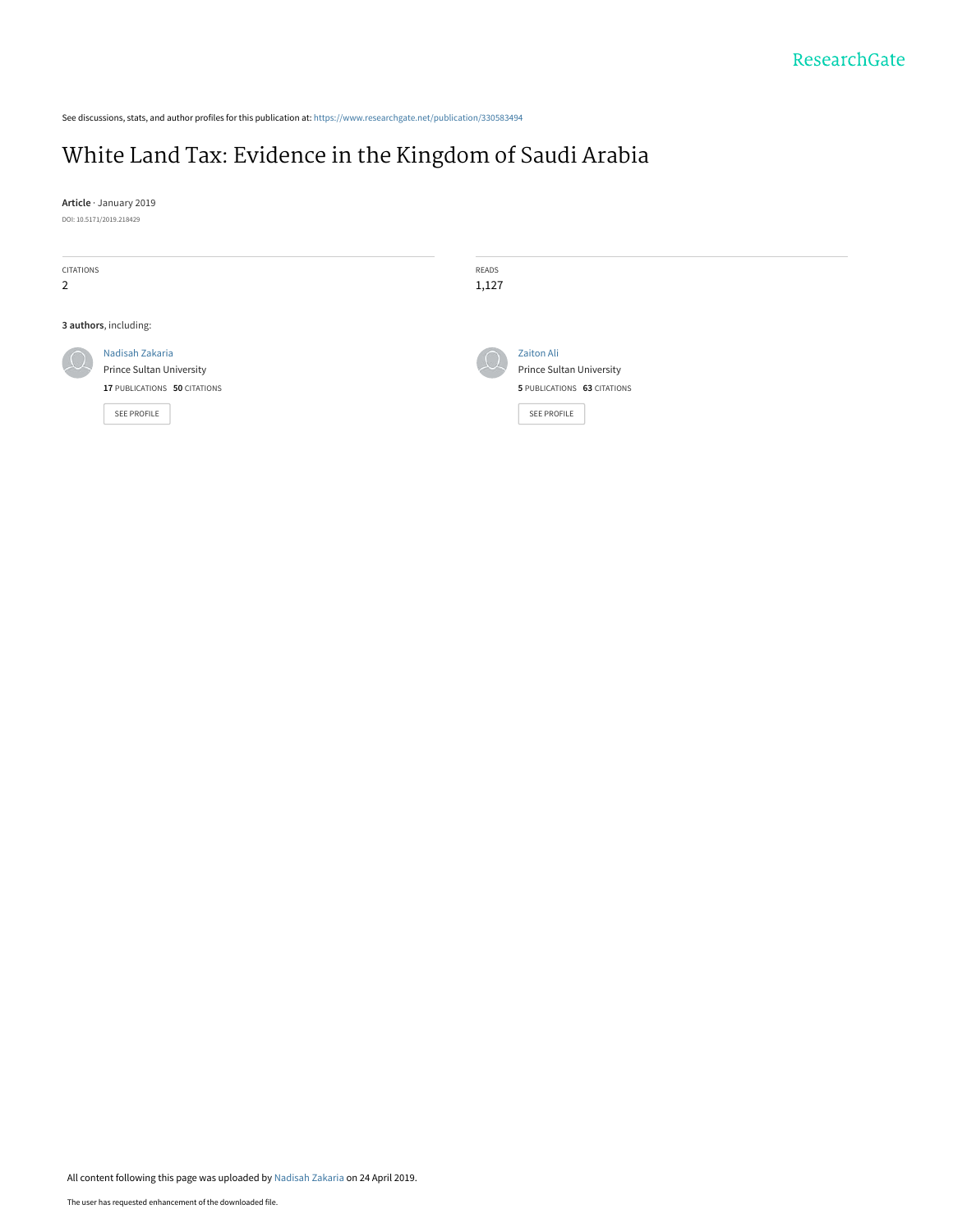IBIMA Publishing

Journal of Accounting and Auditing: Research & Practice http://ibimapublishing.com/articles/JAARP/2019/218429/ Vol. 2019 (2019), Article ID 218429, 12 pages, ISSN : 2165-9532 DOI: 10.5171/2019.218429



Research Article

# White Land Tax: Evidence in the Kingdom of Saudi Arabia

Nadisah ZAKARIA $^1$ , Zaiton ALI $^2$  and Mohd Zamri AWANG $^3$ 

<sup>1,2</sup>Prince Sultan University, Riyadh, Saudi Arabia

<sup>3</sup>Institut Penilaian Negara (INSPEN), Kajang, Malaysia

Correspondence should be addressed to: Nadisah Zakaria; nzakaria@psu.edu.sa

Received date: 3 May 2018; Accepted date: 3 December 2018; published date: 21 January 2019.

Academic Editor: Haslindar Ibrahim

Copyright © 2019. Nadisah ZAKARIA, Zaiton ALI and Mohd Zamri AWANG .Distributed under Creative Commons CC-BY 4.0

## Abstract

Following Sharia Law, the white land tax of 2.5 percent has been introduced and targeted to undeveloped land in the urban areas in the Kingdom of Saudi Arabia. This tax acts as a penalty to the vacant land. This study is motivated to provide some evidence by discovering how the market reacts to the announcement of white land tax during the short-run period. Using the market-adjusted return model, evidence indicates that real estate development and construction companies significantly underperformed both equal-weighted and valueweighted market benchmarks during few days surrounding the announcement date. The results imply that investors show less favourable reactions to such event. The results also imply that size of companies does have effects as different results were produced when this study switches from equal-weighted to value weighting.

Keywords: Announcement effects, white land tax, Kingdom of Saudi Arabia

## Introduction

\_\_\_\_\_\_\_\_\_\_\_\_\_\_

Taxes on land and property contribute to one of the revenue sources in all countries. Notably, there are countries, which do not rely on property taxation as a source of revenue such as Kingdom of Saudi Arabia (henceforth KSA). The main revenue of KSA derives from oil, which constitutes 73% of the total government's revenue. On 23rd March 2015, the government has announced a 2.5% rate of "white land tax" under the Royal Decree M/4, dated November 2015, which may change the landscape of property market in KSA. Ideally, it will be imposed on vacant land

Cite this Article as: Nadisah ZAKARIA, Zaiton ALI and Mohd Zamri AWANG (2019), " White Land Tax: Evidence in the Kingdom of Saudi Arabia ", Journal of Accounting and Auditing: Research & Practice, Vol.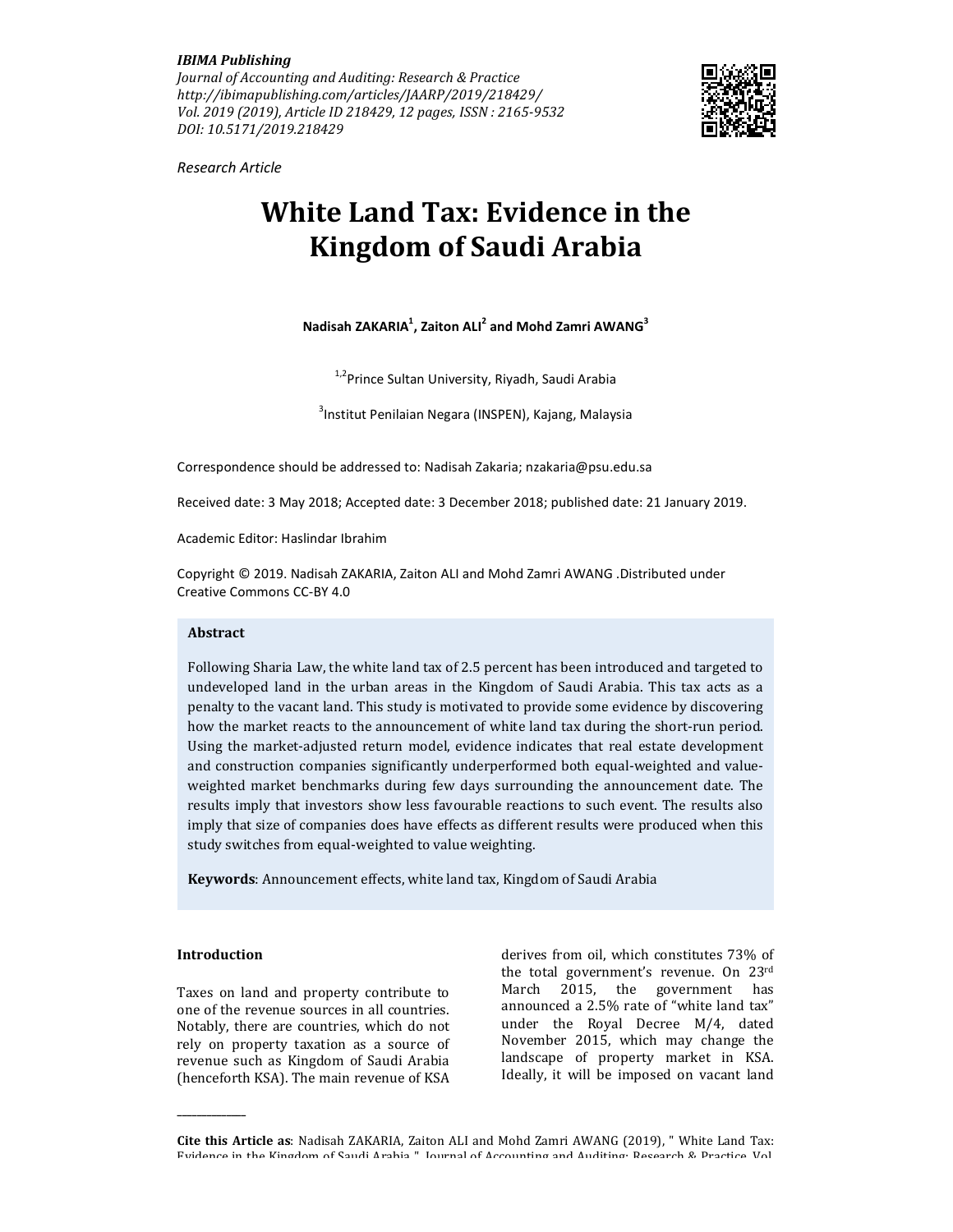designated for residential and commercial use that is located in the city area of KSA. Unlike other countries, the notion of white land tax is unique as it acts like a penalty for those vacant lands. This action is expected to increase the supply of developed land in order to better address shortages, to make residential land available at reasonable prices and to protect competition and curb the monopolistic practices (Zaid, 2016). According to Ernst and Young (2016), the revenue from the land taxation in KSA allows the government to undertake additional housing projects. Notably, it is aligned with suggestion made by Miley (1977) where land tax should also be viewed as an instrument for promoting sound development as well as stimulating market forces rather than just as a source of revenue. In a similar vein, land tax provides beneficial effects for urban development and lead to more efficient use of land, compliant to zoning and urban planning designations (Wenner, 2016). Therefore, it is expected that the announcement of land tax would benefit the real estate and construction companies as more demand for the development is expected in the future. With the implementation of land taxation, there is a tendency for landowners to sell their sites to the developers in order to avoid the additional tax burden. This decision will encourage the reduction in land values, which have been soaring over the last few years (Arab News, 2016).

Therefore, this research is motivated to provide a theoretical understanding of the uniqueness of "land tax application" in the Kingdom of Saudi Arabia both principles and practices in comparison with other countries. Also, this study is motivated to provide some evidence by discovering how the market reacts to the announcement of White Land Tax during the period surrounding the announcement date.

This paper is organized in six sections; section one as an introduction, followed by section two which discusses the land taxation and property taxation concepts and practices in democratic countries and KSA. Section three provides the

 $\overline{\phantom{a}}$ 

background to the Saudi Arabia Stock Market (henceforth Tadawul) and its expansion; and works of literature pertinent to the area. Section four discusses the research methodology and data analysis; section five unveils the empirical findings and discussion, and lastly, section six concludes the paper.

## Literature Review

## Land and Property Taxation: Concepts and Practices

Land taxation can be defined as "the appropriation of economic rent, and any increase in value which accrues as a result of improvements to land undertaken with public funds" (Miley, 1977). There are two components of land taxation: economic rent and improvement. According to Ricardian Rent Theory, "economic rent" can be considered as a payment for the use of land. The notion of "improvement" refers to the structures provided by the public agency such as streets and infrastructures to the land (Miley, 1977).

## Conventional Concepts and Practices

Notably, the revenues produced from the land and property taxation are often an important source of finance for governments especially in the democratic countries (Callan et al. (2010), McCluskey et al. (1998), Malme and Youngman (1997), Kelly (1994), and Miley (1977)). According to Bird and Slack (2005), property taxes contribute to sub-national revenues in developing countries compared to developed countries. McCluskey et al. (1998) stated that property tax represents the most important stable source of revenue especially for local governments. Interestingly, property taxation has been acted as a mechanism to minimize fiscal deficits, which were experienced, by Ireland and Greece few years ago (Callan et al., 2010). Also, it has become as a source of financing to the transition of a newly reformed government of former communist countries of Central and Eastern Europe to democratic countries (McCluskey et al., 1998).

Nadisah ZAKARIA, Zaiton ALI and Mohd Zamri AWANG (2019), Journal of Accounting and Auditing: Research & Practice, DOI: 10.5171/2019.218429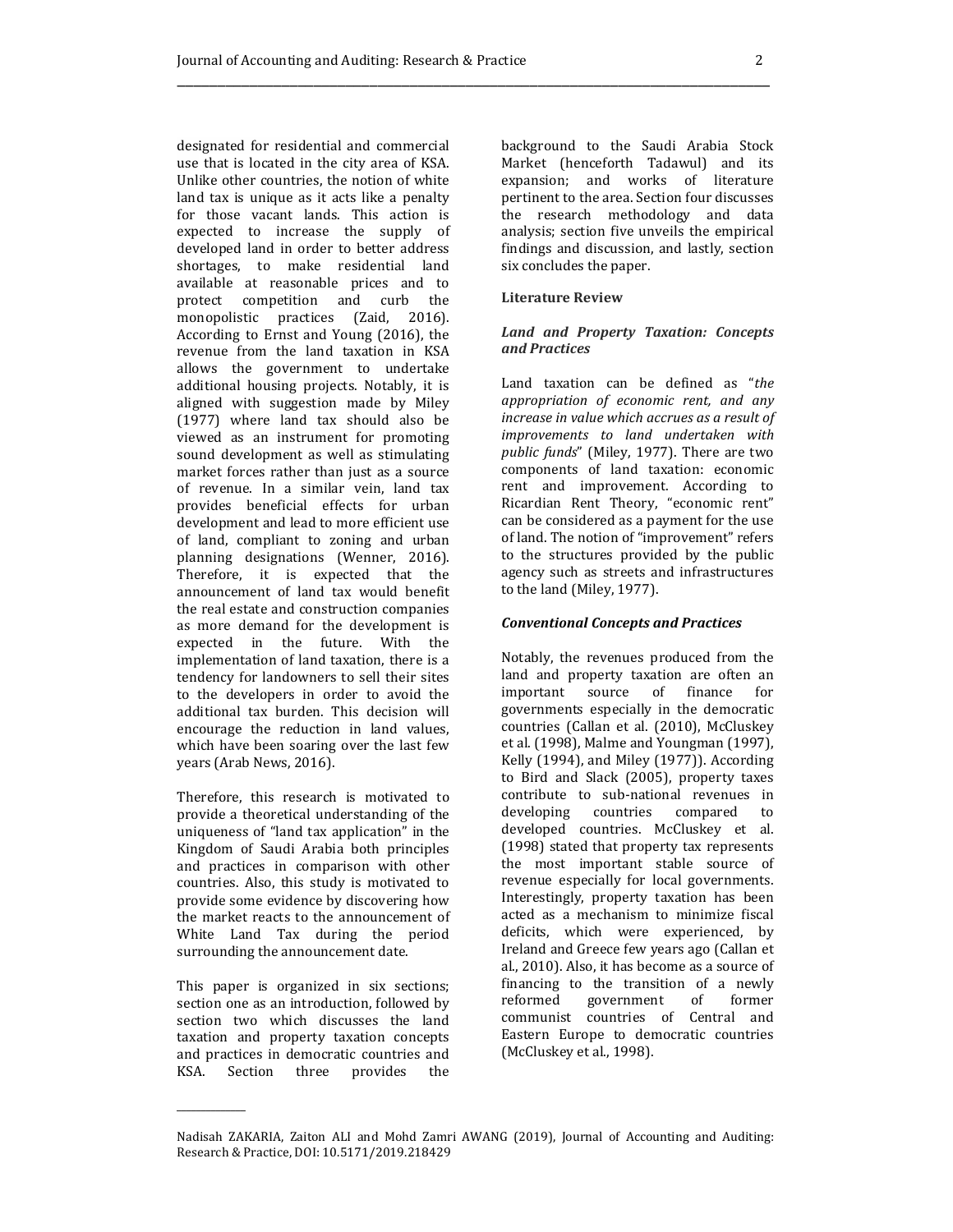The diversity in the application of land and taxes is unique. Different countries depict different practices in taxing the land and property. Evidence in the literature indicates that there are differences in the determination of tax base, the setting of tax rates and including the tax collection. By definition, the tax base is levied based on the land value, thus the term land tax is more appropriate to be used in the present study. Ideally, taxation of land only may potentially improve the efficiency of land use. It has been practiced in countries such as Western Australia, New South Wales in Australia, Denmark, Russia and Estonia. The property tax that levied based on land values and improvements is more important in rich countries such as Canada, US, Australia and some others.

## Land Administration Concepts and Practices in KSA

Following the Sharia law, where Al-Quran, Sunnah, and Interpretation of scholars were acted as the main references; the government is responsible to administer land efficiently and fairly according to God's laws (Sait and Lim, 2006). Since 1932, the KSA authorities in taxing land and property with some modifications at some extent, without neglecting the Islamic concepts, adopted The Ottoman Land Code of 1858.Unlike other countries, the white land tax of 2.5 percent is only targeted to the undeveloped land in the urban areas. This tax acts as a fee or penalty to the landowners for not developing the land. Notably, there are four billion square metres of land across KSA subject to land taxation; which would generate astonishing revenues to the government; that could be used to build more affordable houses for Saudi citizens.

According to Islamic Law, property rights are divided into three categories: public, state and private. Public property such as forests, pastures and rivers are under the supervision of the state in order to ensure that no exploitation of it occurs contrary to the public benefits (Sait and Lim, 2006). State owned land (emir) include those lands that belong to the state, whether they are occupied or not, and the state has the

 $\overline{\phantom{a}}$ 

rights to give access and usufruct rights for individuals. The private ownership (mulk), on the other hand, carries a similar notion to western terminology of "freehold".

## Saudi Arabia Stock Market

The formation of Tadawul has been approved about a decade ago, on 19th March 2007. To date, it becomes the sole entity authorized in Saudi Arabia to act as Securities Exchange and the Securities Depository Centre (Tadawul.com). The Tadawul's main roles are: listing and trading in securities, deposit, transfer, clearing, settlement, and registry of ownership of securities traded on the Exchange. The legal status, duties, and responsibilities of the Exchange and Depository Center are explicitly defined in the Capital Market Law of 2003. Like other stock markets, the Tadawul is also the official source of all market information.

Saudi Arabia's Stock Exchange experienced a major change in most recent years. On 1st June 2015, the Capital Market Authority (CMA) allowed foreign financial institutions to buy and sell shares in companies listed on Tadawul as an effort to extend its market participants. Previously, international investors had limited access to Saudi Stock Exchange through instruments such as swaps and they only owned 7.74% of the Saudi Arabian share market's value (Bloomberg, 2016).

#### Literature on Announcement Effects

Much of the recent literature suggests that the market is less than perfectly semistrong form efficient. This suggests that there are abnormal return opportunities that can be exploited by investors.

To provide an indication of market inefficiency, the great majority of modern event studies literature is focused on investigating the share price reactions during the period following an announcement date. This section now contrasts the two different sets of market reactions to new information announcements, as part of the evidence against semi-strong efficiency. First,

Nadisah ZAKARIA, Zaiton ALI and Mohd Zamri AWANG (2019), Journal of Accounting and Auditing: Research & Practice, DOI: 10.5171/2019.218429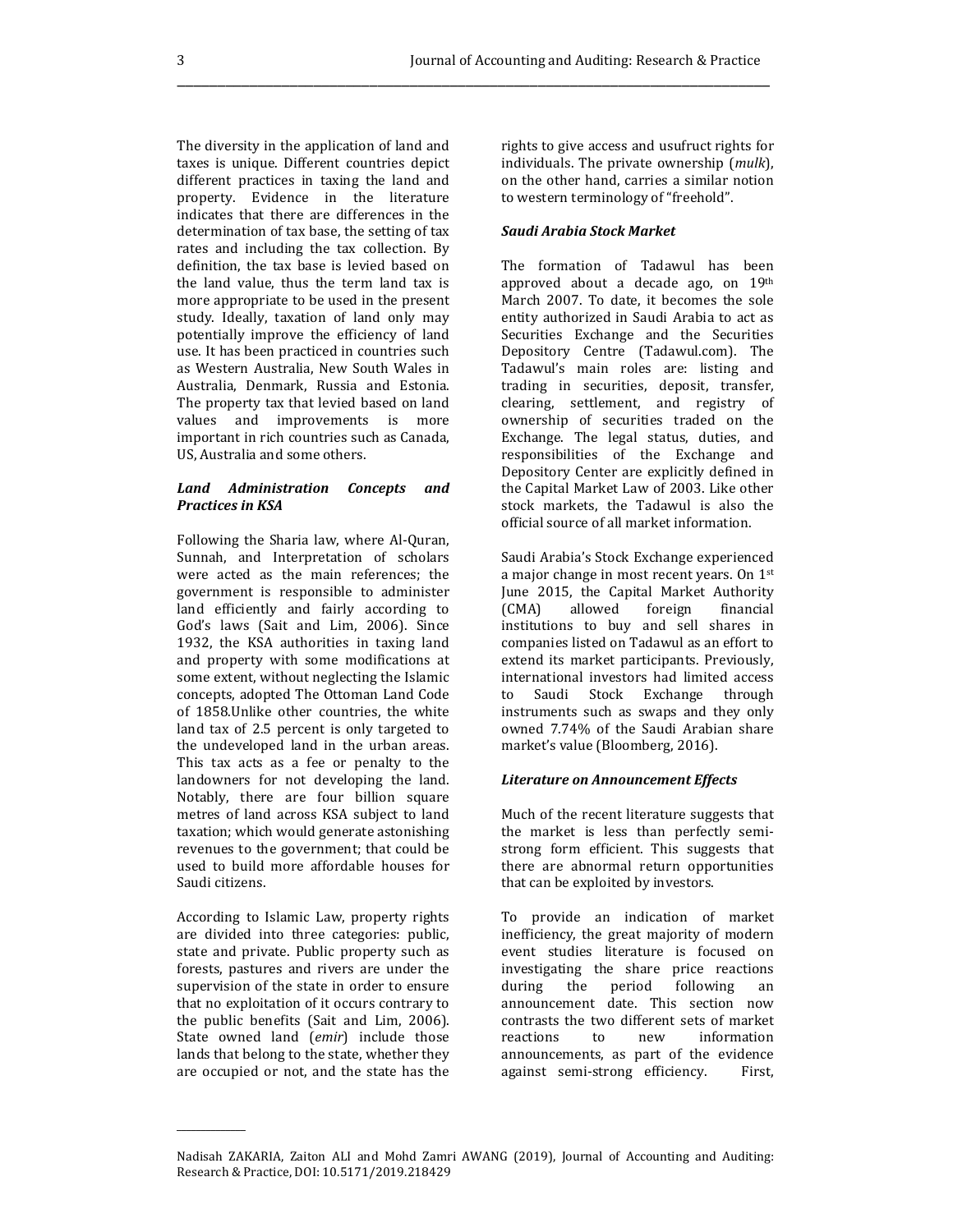evidence of market inefficiency occurs when there is a gradual abnormal increase (in response to positive news) or decrease (in response to negative news) in share prices over a certain period following the dissemination of new information. This indicates that there is post-announcement drift, which is exploitable for investors to purchase and sell shares after the information has been made public, thereby allowing them to outperform the average market returns.

Second, evidence of market inefficiency could also occur when the share prices react immediately to the information announcements, but correct themselves in the days following. This suggests that the initial price changes as an indication of over-reaction to the new information. Shorting after the information is announced could possibly yield abnormal returns above market averages as a consequence of price correction.

Notably, little attention has been given to the performance of shares following the government policy's announcement, in particular land and property taxation, reminding us that the announcement effect over the short-run period of, say, fortydays, is worth to investigate in KSA. A study by Lin and Zeng (2005) found that investors perceived the lifetime capital gains tax exemption announced by the Canadian Federal Government in 1985 as negative news. The stock price has been decreased dramatically even three days prior to the announcement.

Given that fact, the present study presents the theoretical framework for the share return performance of real estate development and construction companies and its relation to efficient market hypothesis (EMH) (see Figure 1).



Figure 1: The relationship of Efficient Market Hypothesis (EMH) and returns of real estate development and construction companies.

## Source: Author's Creation

#### Methodology

 $\overline{\phantom{a}}$ 

The identities of 26 real estate development and construction companies on the TADAWUL are obtained from its website: http://www.tadawul.com. To be included in the final sample, the chosen both real estate development and construction companies had to satisfy the following criteria: (1) the company from

real estate and development sector; and construction sector listed on the Tadawul following the announcement of White Land Tax on the 23rd March 2015; and (2) the availability of returns data during the event period or observation period; 20 days before and after the announcement date. The final sample comprised of 24 companies from both sectors. Of the 24 companies, 8 are listed under the real

Nadisah ZAKARIA, Zaiton ALI and Mohd Zamri AWANG (2019), Journal of Accounting and Auditing: Research & Practice, DOI: 10.5171/2019.218429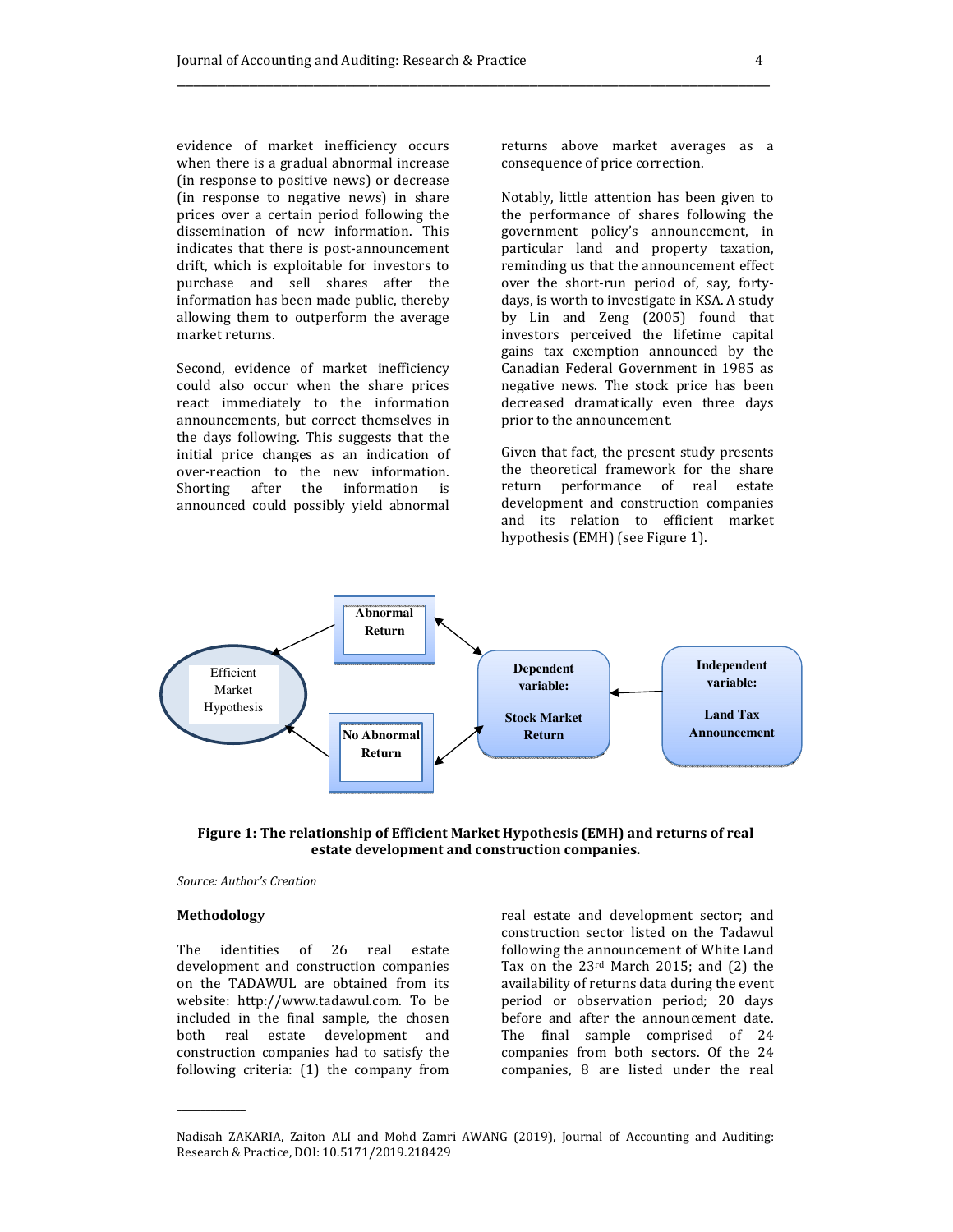estate development sector and the remaining 16 companies are listed under building and construction sector. Two companies are excluded from the sample due to unavailability of data during the event period or observation period.

Following Brown and Warner (1985), we employ the market-adjusted return model by subtracting the daily returns of market indices from the daily returns of individual stocks of the real estate development and construction companies. The choice of market-adjusted return model with daily or monthly returns is appropriate as its methodology is as powerful as the marketrisk-adjusted model (Brown and Warner (1985), Dyckman et al.(1984) and Chandra et al.(1990)). Also, these studies conclude that event studies with daily returns perform at least as well in practice as those with monthly returns. That is, any potential problems with daily returns (such as nonnormality of returns; effects of nonsynchronous trading on the estimation of parameters and abnormal returns; and biased estimation of standard deviations of average abnormal returns) are unimportant or easily corrected in the standard event study and when the event date is known.

Ritter (1991) advocates that in minimizing the problem related to measuring portfolios, benchmarking those portfolios is vital. Therefore, we apply two market indices: equal-weight Index (EWI) and value weight index (VWI). Both benchmarks include all companies on the Tadawul. Equal weight index gives the same weight or importance to each share listed on the Tadawul. Similarly, using this approach, the smallest companies are also given equal weight to that of the largest companies. On the other hand, value weight

$$
R_{ji} = \frac{(P_{ji} - P_{ji-1}) + D_{ji}}{P_{ji-1}}
$$
\n(1)

 $\overline{\phantom{a}}$ 

index refers to each share listed on the Tadawul that is weighted according to the total market value of their outstanding shares. In other words, the weights of individual shares are proportionate to their market capitalization. According to Xiao and Arnold (2008), both EWI and VWI allow researchers to analyze the sensitivity of the results to the choice of the market. As at  $30<sup>th</sup>$  April 2015, there are 176 companies listed on the Tadawul. To compute market indices, the share price data for each company traded on Tadawul was collected from the Thompson Reuters Datastream database, one of the major and authoritative financial information providers.

Daily data are used to identify the abnormal returns of real estate development and construction companies relative to the market benchmarks during the few days surrounding the announcement date. Following Brown and Warner (1985), this study defines  $t = 0$  as the announcement date of White Land Tax,  $t = -20$  days to  $t = +20$  days as the event period or observation period. Returns for every stock including dividends were adjusted for changes in the share split, rights issues and share repurchases were obtained from Thompson Reuters Datastream, one of the primary and authoritative financial information providers.

To examine the abnormal performance of sample companies relative to the market benchmarks, the actual return for each sample companies and all companies included in Saudi Arabia All-Shares Equal Weight Index (henceforth SAS-EWI) as well as in Saudi Arabia All-Shares Value Weight Index (hence forth SAS-VWI) are calculated as follows:

Nadisah ZAKARIA, Zaiton ALI and Mohd Zamri AWANG (2019), Journal of Accounting and Auditing: Research & Practice, DOI: 10.5171/2019.218429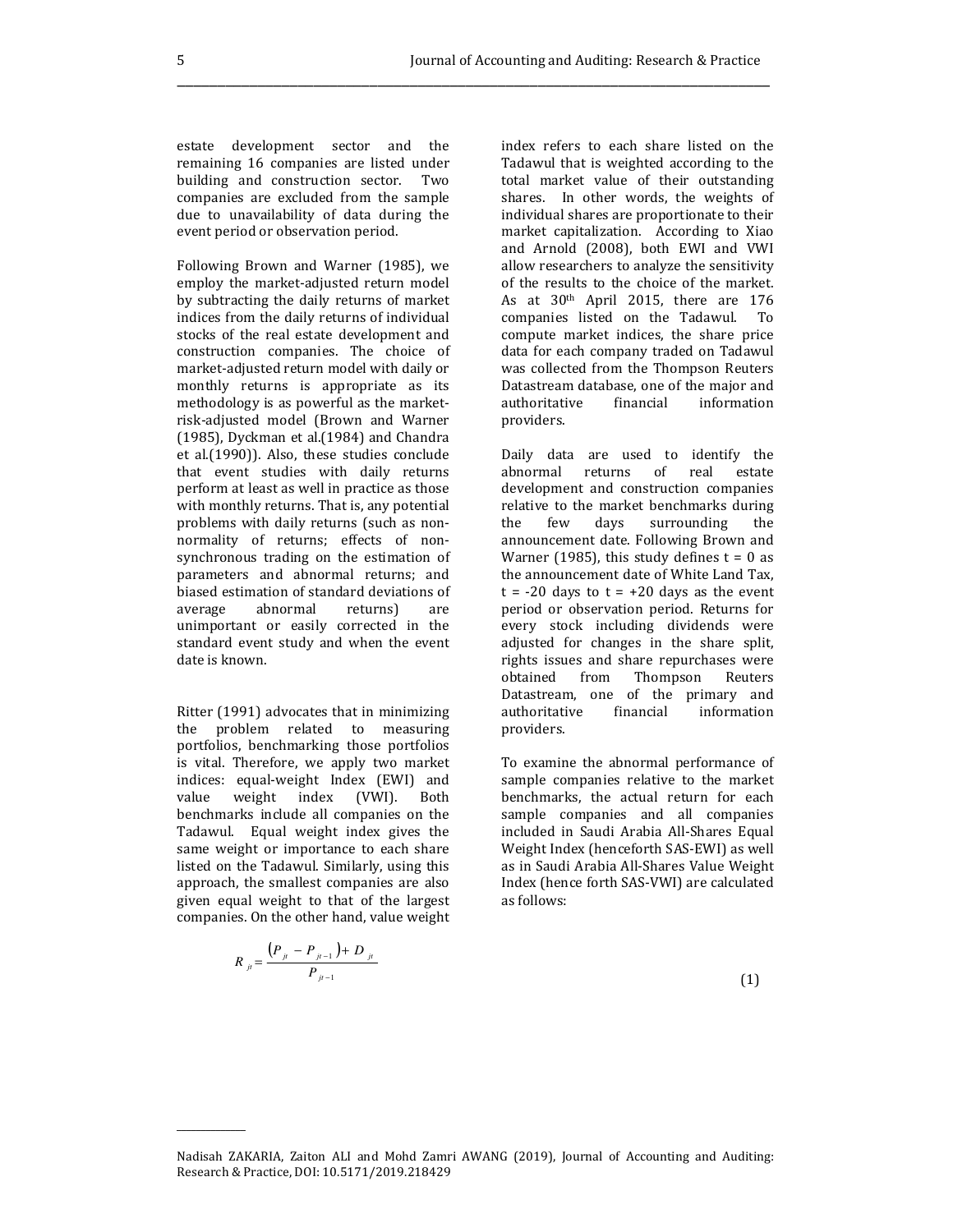Where,  $R_{\mu}$  is the daily actual return for share *j*;  $P_{jt}$  is the daily closing price of share *j* at the end period *t*;  $P_{jt-1}$  is the daily closing price at the end period  $t$ -1; and  $D_{jt}$ 

$$
R_{mt} = \sum_{j=1}^{n} W_{jt} R_{jt}
$$

Where,  $R_{\textit{mt}}$  is the daily market returns in period *t*,  $W_{jt}$  is the weight given,  $\frac{1}{N_t}$  is used to calculate equal-weighted market returns (as in SAS-EWI) and is used to compute valueweighted market returns (as in SAS-VWI).  $MV_{_t}$  is the market capitalisation of individual companies in period t.  $\sum wV$ *MV*

is the dividend of share  $j$  at the end period t.

The market returns for SAS-EWI and SAS-VWI of *n* share in event day tare calculated as follows:

$$
= \sum_{j=1}^{n} W_{j} R_{j} \tag{2}
$$

\_\_\_\_\_\_\_\_\_\_\_\_\_\_\_\_\_\_\_\_\_\_\_\_\_\_\_\_\_\_\_\_\_\_\_\_\_\_\_\_\_\_\_\_\_\_\_\_\_\_\_\_\_\_\_\_\_\_\_\_\_\_\_\_\_\_\_\_\_\_\_\_\_\_

Based on the market-adjusted return model, the performance of an individual share is adjusted to the performance of a market index. Therefore, the daily abnormal returns of any share  $j$  is given as the difference between daily actual return and the corresponding daily return on the market index during period t, and are computed as follows:

$$
AR_{\mu} = R_{\mu} - R_{\mu}
$$
 (3)

The abnormal return for each share  $j$  is observed for each day in the event period

and averaged across  $\,N\,$  companies or shares using the following equation:

$$
AAR_{i} = \frac{1}{N} \sum_{j=1}^{N} AR_{ji}
$$
 (4)

Where,  $AAR_{\iota}$  is the daily average abnormal

return in event period  $t$  and  $N$  denotes the number of shares in the sample. The condition measures the market-adjusted average abnormal returns earned by investors for each day in the event period

 $\overline{\phantom{a}}$ 

across N sample shares following the announcement date.

Finally, the  $\text{CAAR}_{(t_1, t_2)}$  is computed by summing the daily average abnormal returns,  $A A R$ <sub>*t*</sub> over days from period  $t_1$  to period  $t_2$  as follows:

$$
C A A R \tbinom{n}{l_1, l_2} = \sum_{t = t_1}^{t_2} A A R \tbinom{n}{t} \tbinom{n}{t_1} \tbinom{n}{t_2} \tbinom{n}{t_1} \tbinom{n}{t_2} \tbinom{n}{t_3} \tbinom{n}{t_4} \tbinom{n}{t_5} \tbinom{n}{t_6}
$$

Nadisah ZAKARIA, Zaiton ALI and Mohd Zamri AWANG (2019), Journal of Accounting and Auditing: Research & Practice, DOI: 10.5171/2019.218429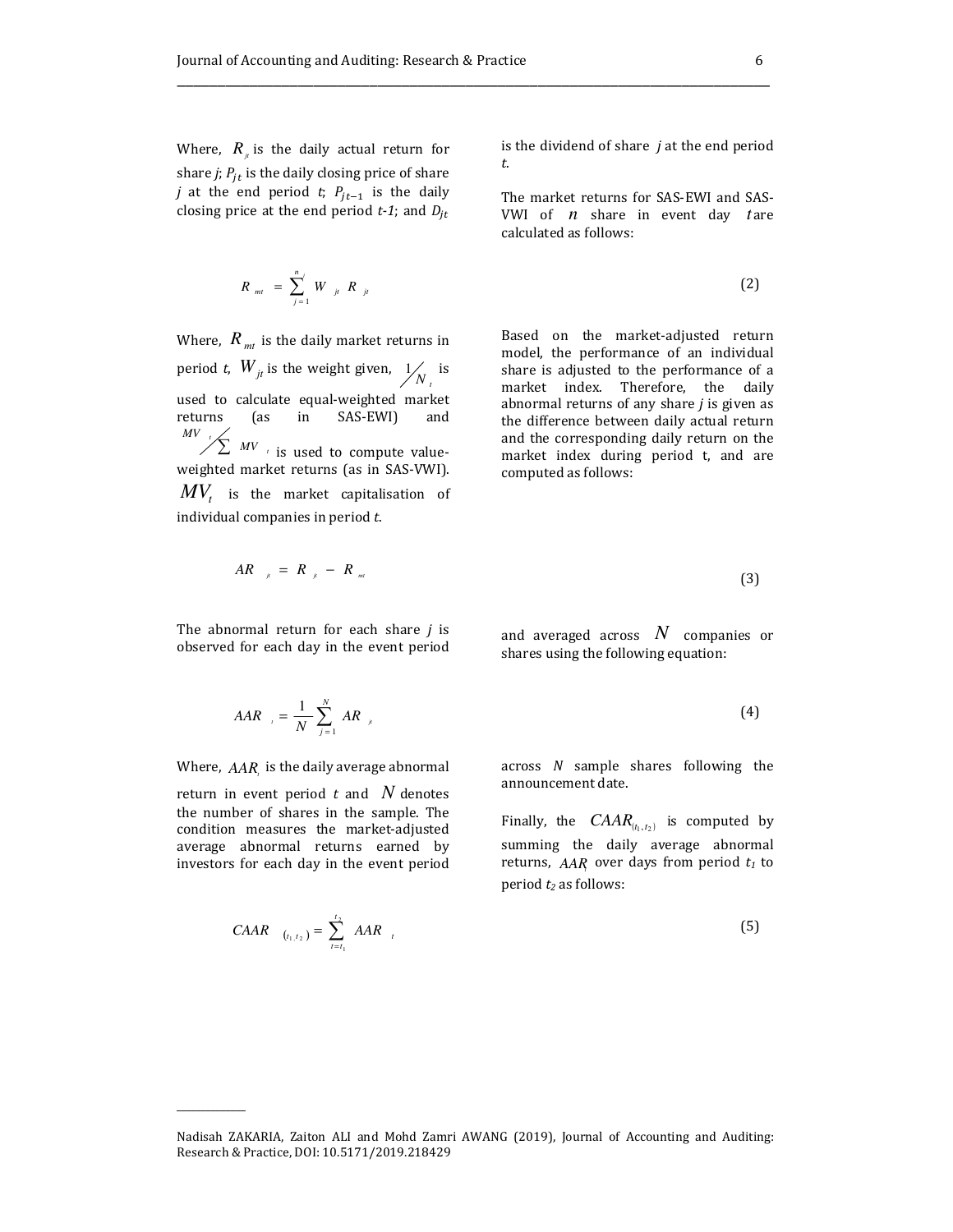This measures the market-adjusted cumulative average abnormal returns earned by investors from period  $t_1$  to period  $t_2$  for instances from day -1 to day +1 following the announcement of White Land Tax.

The statistical significance of the cumulative average abnormal return

$$
t = \frac{CARR^{(t_1, t_2)}}{\sigma (AAR_{t_1}) * \sqrt{T}}
$$
(6)

Where,  $CAR_{(t_1, t_2)}$  is the daily cumulative mean abnormal return from period  $t_1$  to period  $t_2$ ,  $\sigma(AAR)$  is the standard deviation of daily average abnormal return and  $T$  denotes the total number of days in event period t.

## Results and Discussions

 $\overline{\phantom{a}}$ 

The results of the analysis are summarized below in Table 1 and Table 2, which show the percentage daily abnormal returns for

 $CAAA_{(t_1,t_2)}$  is calculated following Brown and Warner (1980, 1985) and the parametric Test-Statistics for the daily cumulative mean abnormal return,  $CAR_{(t_1, t_2)}$  from period t1 to period t2 as follows:

$$
^{(6)}
$$

24 real estate development companies listed on Tadawul from day -20 through day +20 against the SAS-EWI (Table 1) and SAS-VWI (Table 2) benchmarks. The share price data were last collected on 30<sup>th</sup> April 2015. Note that, the White Land Tax was announced on the 23rd March 2015. Column 1 of Table 1 shows the interval period surrounding the announcement date. Column 2 presents the cumulative mean abnormal returns (CAARs) against the SAS-EWI with the associated t-statistics in column 3.

| <b>Interval</b><br>(day) | Saudi Arabia All-Shares Equal<br>Weight Index |               |
|--------------------------|-----------------------------------------------|---------------|
|                          | (SAS-EWI)                                     |               |
|                          | <b>CAARs</b>                                  | <b>T-STAT</b> |
| $-20$ to $+20$           | $-0.057%$                                     | $-0.0194$     |
| $-20$ to $0$             | 2.70%                                         | 1.29          |
| $-15$ to 0               | 3.02%                                         | 1.66          |
| $-10$ to $+10$           | 0.15%                                         | 0.073         |
| $-5$ to $+5$             | 0.93%                                         | 0.62          |
| $-5$ to $0$              | 3.12%                                         | $2.79*$       |
| $-3$ to $+3$             | $0.40\%$                                      | 0.33          |
| $-3$ to $0$              | 2.35%                                         | $2.58*$       |
| $-1$ to $0$              | 1.08%                                         | 1.68          |
| $-1$ to $+1$             | $-0.08%$                                      | $-1.03$       |
| 0                        | $-0.185%$                                     | $-0.04$       |
| $0$ to $+1$              | $-0.02%$                                      | $-3.22**$     |
| $0$ to $+2$              | $-2.83\%$                                     | $-3.58$       |
| $0$ to $+3$              | -1.66%                                        | -1.83         |
| $0$ to $+5$              | $-2.37\%$                                     | -2.13         |
| $0$ to $+7$              | $-2.58\%$                                     | $-2.00$       |

Table 1: Announcement Period: Share Returns Performance of the Firms over a Short-Run Adjusted for Saudi Arabia All-Shares Equal Weight Index (SAS-EWI)

Nadisah ZAKARIA, Zaiton ALI and Mohd Zamri AWANG (2019), Journal of Accounting and Auditing: Research & Practice, DOI: 10.5171/2019.218429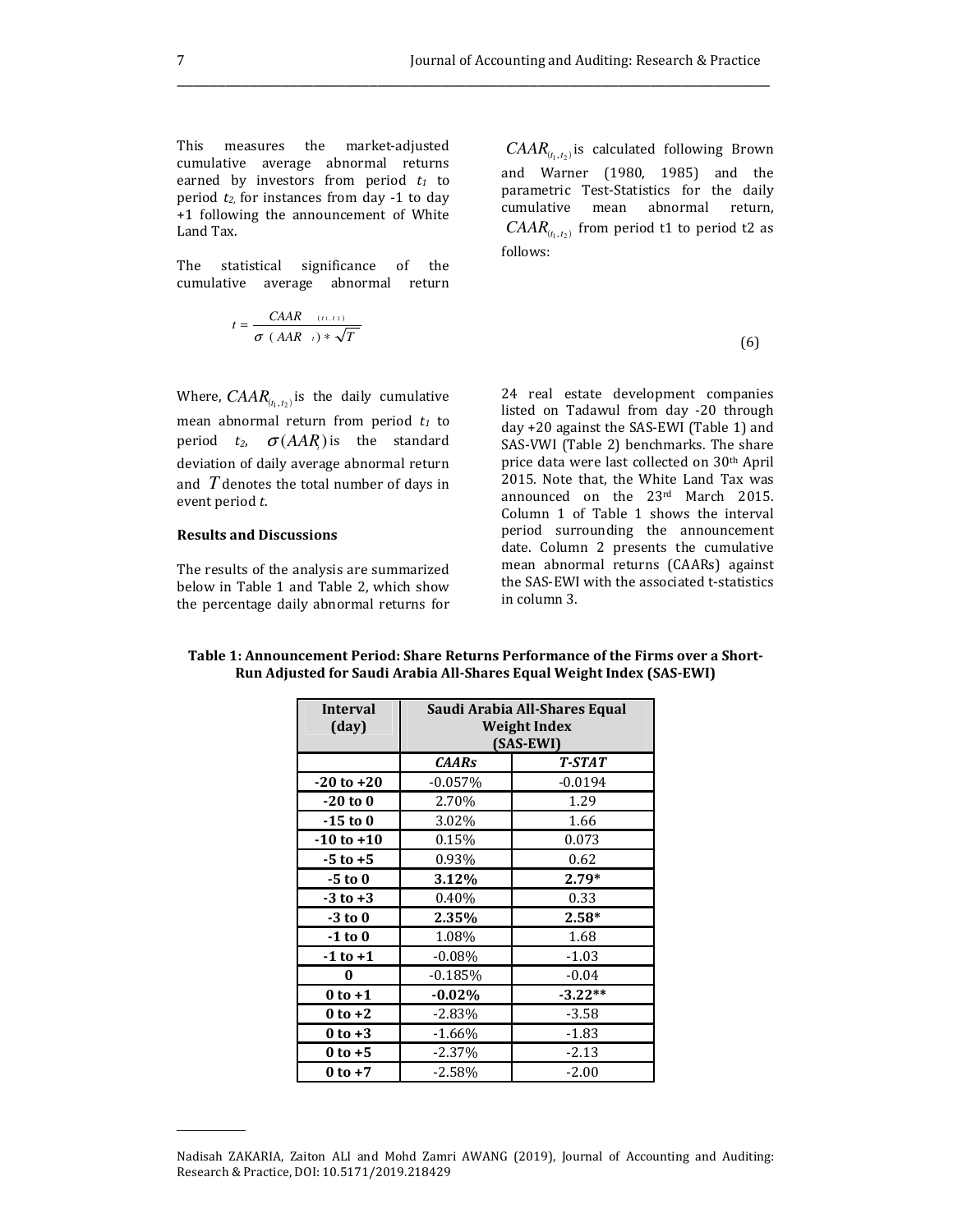| $0$ to $+10$  | $-2.68%$ | $-1.77$ |
|---------------|----------|---------|
| $0$ to $+15$  | $-2.06%$ | $-1.13$ |
| $0$ to $+20$  | $-2.94%$ | $-1.41$ |
| $+1$ to $+3$  | $-1.95%$ | $-2.47$ |
| $+1$ to $+5$  | $-2.19%$ | $-2.15$ |
| $+1$ to $+7$  | $-2.40%$ | $-1.99$ |
| $+1$ to $+10$ | $-2.49%$ | $-1.73$ |
| $+1$ to $+15$ | $-1.88%$ | $-1.06$ |
| $+1$ to $+20$ | $-2.75%$ | $-1.35$ |

#### Source: Authors' own compilation

Note:

 $\overline{\phantom{a}}$ 

0 denotes the announcement date of the White Land Tax. Asterisks indicate statistical significance at the 10% (\*), 5% (\*\*) and 1% (\*\*\*) levels using a two-tailed test. Cumulative mean abnormal returns (CARs) are calculated against the Saudi Arabia All-Shares Equal Weight Index (SAS-

EWI) with associated t-statistics during the period surrounding the announcement.

Column 1 of Table 2 shows the interval period surrounding the announcement date. Column 2 presents the cumulative mean abnormal returns (CAARs) against the SAS-VWI with the associated t-statistics in column 3.

## Table 2: Announcement Period: Share Returns Performance of the Firms over a Short-Run Adjusted for Saudi Arabia All-Shares Value Weight Index (SAS-VWI)

| <b>Interval</b><br>(day) | Saudi Arabia All-Shares Value<br><b>Weight Index</b><br>(SAS-VWI) |            |
|--------------------------|-------------------------------------------------------------------|------------|
|                          | <b>CAARs</b>                                                      | T-STAT     |
| $-20$ to $+20$           | $-3.15%$                                                          | $-0.841$   |
| $-20$ to $0$             | 3.14%                                                             | 1.17       |
| $-15$ to 0               | 3.75%                                                             | 1.61       |
| $-10$ to $+10$           | $-1.17%$                                                          | $-0.44$    |
| $-5$ to $+5$             | $0.66\%$                                                          | 0.34       |
| $-5$ to $0$              | 3.97%                                                             | $2.78*$    |
| $-3$ to $+3$             | $-1.18%$                                                          | $-0.76$    |
| $-3$ to $0$              | 2.97%                                                             | $2.54*$    |
| $-1$ to $0$              | 1.11%                                                             | 1.34       |
| $-1$ to $+1$             | $-0.94\%$                                                         | $-0.93$    |
| 0                        | 0.023%                                                            | 0.04       |
| $0$ to $+1$              | $-2.03%$                                                          | $-2.68*$   |
| $0$ to $+2$              | $-4.16%$                                                          | $-4.11***$ |
| $0$ to $+3$              | $-3.07\%$                                                         | $-2.63*$   |
| $0$ to $+5$              | $-3.29%$                                                          | $-2.30$    |
| $0$ to $+7$              | $-3.77\%$                                                         | $-2.28$    |
| $0$ to $+10$             | $-4.51%$                                                          | $-2.32$    |
| $0$ to $+15$             | $-4.36%$                                                          | $-1.86$    |
| $0$ to $+20$             | $-6.26%$                                                          | $-2.34$    |
| $+1$ to $+3$             | $-4.15%$                                                          | $-4.10***$ |
| $+1$ to $+5$             | $-3.32\%$                                                         | $-2.54*$   |
| $+1$ to $+7$             | $-3.80%$                                                          | $-2.46$    |

Nadisah ZAKARIA, Zaiton ALI and Mohd Zamri AWANG (2019), Journal of Accounting and Auditing: Research & Practice, DOI: 10.5171/2019.218429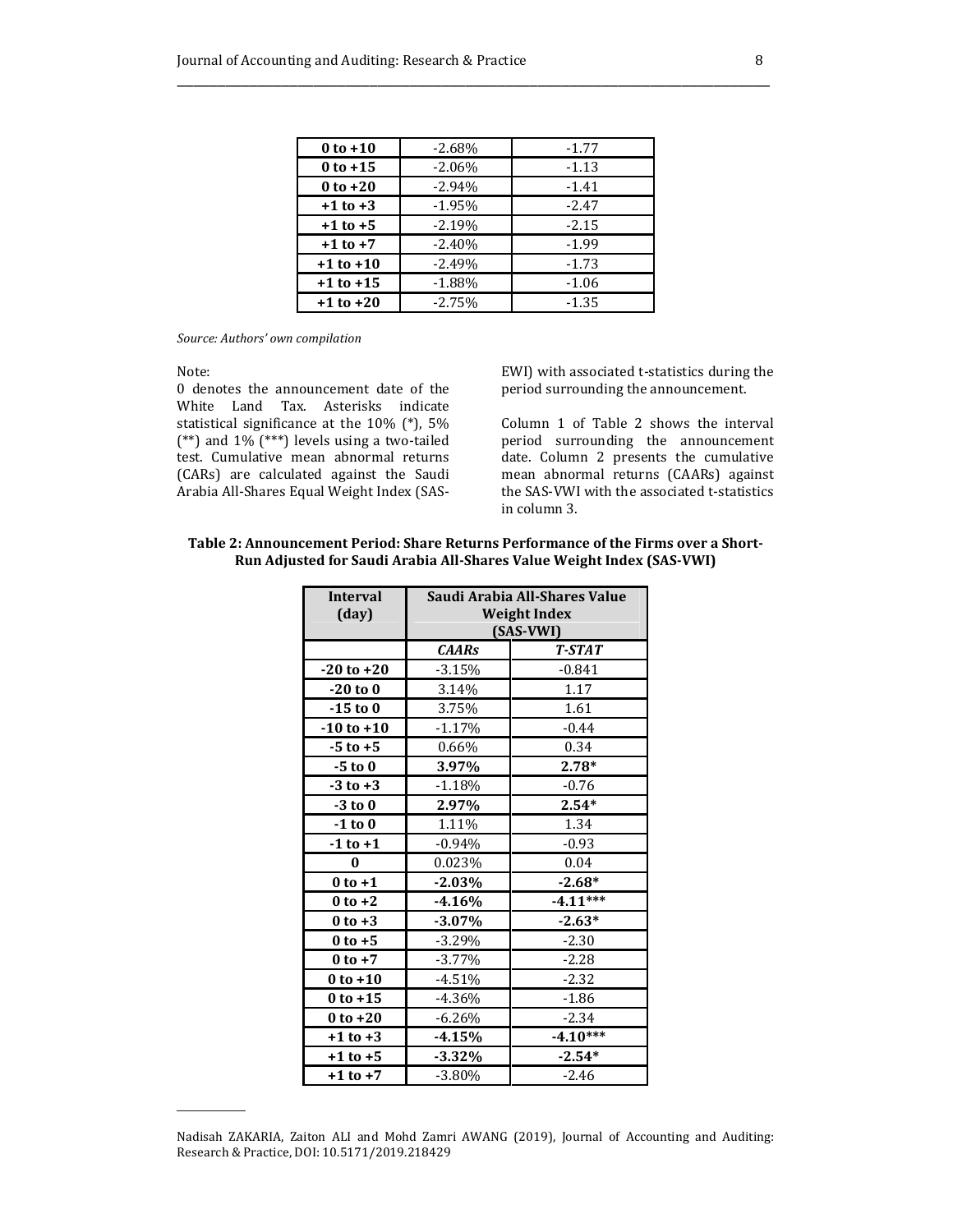| $+1$ to $+10$ | 4.53%    | $-2.45$ |
|---------------|----------|---------|
| $+1$ to $+15$ | $-4.38%$ | $-1.94$ |
| $+1$ to $+20$ |          | $-241$  |

Source: Authors' own compilation

Note:

0 denotes the announcement date of the White Land Tax. Asterisks indicate statistical significance at the 10% (\*), 5% (\*\*) and 1% (\*\*\*) levels using a two-tailed test. Cumulative mean abnormal returns (CARs) are calculated against the Saudi Arabia All-Shares Value Weight Index (SAS-VWI) with associated t-statistics during the period surrounding the announcement.

Table 1 shows the results of marketadjusted cumulative mean abnormal returns (CAARs) on Tadawul in several event windows from days -20 through days +20. The results were analyzed separately based on the two indices: equal weight index (EWI) – Table 1 and value weight index (VWI) – Table 2. The presence of significantly negative cumulative mean abnormal returns (CARs) during the few days following the announcement date is of interest, indicating that the market anticipates the announcement of White Land Tax as negative news. Notably, both equal-weighted index (EWI) and valueweighted index (VWI) demonstrated negative cumulative mean abnormal returns in one-day event window, from day 0 through day +1. The results show that the cumulative mean abnormal returns (CAARs) for both SAS-EWI and SAS-VWI benchmarks are -0.02 percent (t-statistic = -3.22, significant at 5 percent) and -2.0 percent (t-statistic = -2.68, significant at 10 percent), respectively. It is evidence that the results are more pronounced when the cumulative mean abnormal returns are measured against the SAS-EWI benchmark relative to SAS-VWI benchmark. This indicates that investors experienced a remarkably larger amount of losses when equal-weight index (EWI) is used as a benchmark. Despite that, the results of share portfolios from the VWI revealed interesting findings. The outcomes of this study provide evidence that larger real estate development and construction

 $\overline{\phantom{a}}$ 

companies perform less well than smaller real estate development and construction companies on the Tadawul during the period of study. However, as noted by the Fama (1998), the choice of weighting scheme, either value weighted or equalweighted, depends on the hypothesis of interest of the researcher.

It is worth to note that investors continue to react negatively to the announcement of White Land Tax in two-day and three-day event window, particularly when the cumulative mean abnormal returns are adjusted to value-weighted index (VWI) as shown in Table 2. Notably, we find that investors experienced a considerably larger loss of  $-3.07$  percent (t-statistic =  $-$ 4.11, significant at 10 percent) during the two-day event window (day 0 through day  $+1$ ) relative to  $-4.16$  percent (t-statistic =  $-$ 2.63, significant at 1 percent) in the threeday event window (day 0 through day +2). Similarly, evidence also indicates that investing in the real estate development and construction companies from day +1 through day +3 generates a negative cumulative mean abnormal return of -4.15 percent (t-statistic = -4.10, significant at 1percent). A larger wealth destruction of - 3.32 percent (t-statistic = -2.54, significant at 10 percent) can be observed during the five-day event window (day +1 through day +5).

The underperformance of real estate development and construction companies during the few days following the announcement date indicates that local individual investors in particular "overreact" to the White Land Tax announcement. Investors might perceive that the government's decision to approve a 2.5 percent annual tax on millions of acres of so called white land lie for years in the city, in particular Riyadh, as negative news. Through a case-by-case review from financial press announcement about 40 percent of the land in the capital, Riyadh, is

Nadisah ZAKARIA, Zaiton ALI and Mohd Zamri AWANG (2019), Journal of Accounting and Auditing: Research & Practice, DOI: 10.5171/2019.218429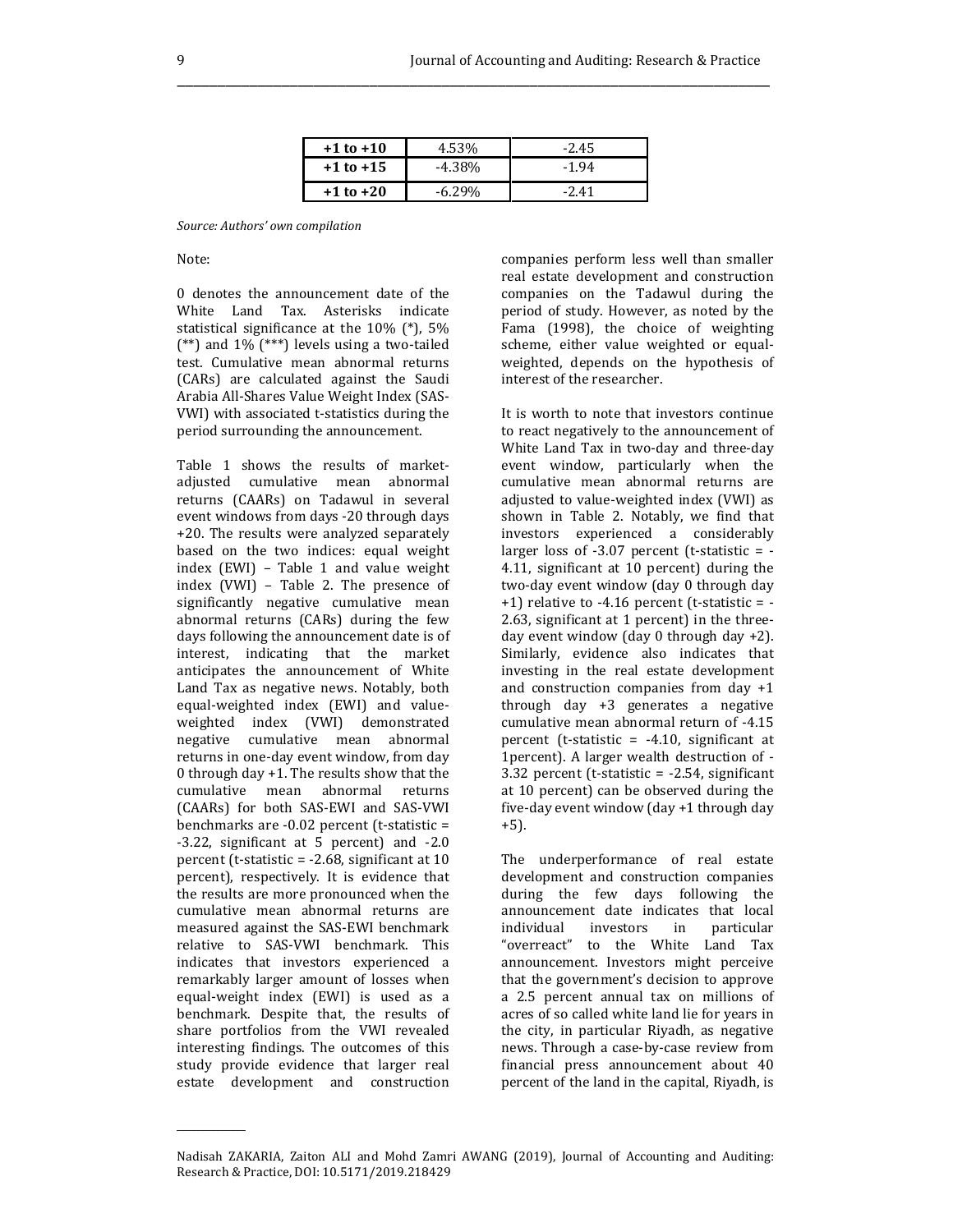vacant and not being developed by its owners. This action would help the government to minimize a severe housing shortage in the kingdom and as well as to prevent the landowners from speculating on a rising of land values. Unlike other markets, local individual investors largely dominate Saudi Arabia share market; who could be the landowners, rather than institutional investors. This might explain the poor performance of the real estate development and construction companies during the few days following the event date. In addition to that, Tadawul imposed stringent restrictions for international investors to participate in its market. Prior to 1st June 2015, international investors had only limited indirect access to Saudi market through instruments such as swaps. On 1st June 2015, the Capital Market Authority of Saudi Arabia (CMA) allows foreign financial institutions to buy and sell shares in companies listed on Tadawul (The Wall Street Journal, 2015). To date, non-Saudis only own 7.74 percent of the Saudi Arabian share market's value (Bloomberg, 2016).

#### Conclusion

 $\overline{\phantom{a}}$ 

The White Land Tax introduced by the Saudi government has different concept compared to the land taxation introduced by the democratic countries. The concept is considered as a penalty being imposed by the government for those who failed to develop their land within certain period of land acquisition. The idea is to prevent land speculation and encourage development in the urban areas.

Recognizing such situation, this study is motivated to provide some evidence by discovering how the market reacts to the announcement of White Land Tax during the short-run period, from day -20 through day +20. The argument put forward by Ritter (1991) on what constitutes an appropriate benchmark portfolio is addressed. The short-run performance of real estate development and construction companies are measured against own created market indices, SAS-EWI and SAS-VWI. Daily data are used to identify abnormal performance of real estate

development and construction companies relative to market benchmarks during the few days surrounding the announcement date.

Overall, evidence indicates that real estate development and construction companies significantly underperformed both equalweighted and value-weighted market benchmarks from day -20 through day +20 surrounding the announcement date. The results imply that investors show less favourable reactions to the Saudi government's decision to introduce White Land Tax during the few days surrounding the announcement date. Perhaps, investors in Saudi Arabia perceive that the government's decision to approve a 2.5 percent annual tax as unfavourable news, probably because the announcements might not be coupled with viable future strategies on how it will be implemented. The results also imply that size of companies does have effects as different results were produced when this study switches from equal-weighted index to value weighting. Our empirical evidence shows that small capitalization real estate development and construction companies outperformed their counterpart in large capitalization companies. As such, the present study has produced evidence that might provide valuable insight for practitioners, especially fund managers and other investors. As there is no national evidence on the influence of company size effect in the Saudi Arabian capital market, the present study adds to a growing body of international evidence. However, this study has its own limitation such as small sample size. A similar study could be conducted in other Middle East countries to validate the results and provide a comprehensive knowledge of how the market behaved following a similar announcement in less mature economies.

#### References

1. Akhigbe, A. and Madura, J. (1996) 'Dividend policy and corporate performance'. Journal of Business Finance and Accounting, 23 (9-10), 1267-1287.

Nadisah ZAKARIA, Zaiton ALI and Mohd Zamri AWANG (2019), Journal of Accounting and Auditing: Research & Practice, DOI: 10.5171/2019.218429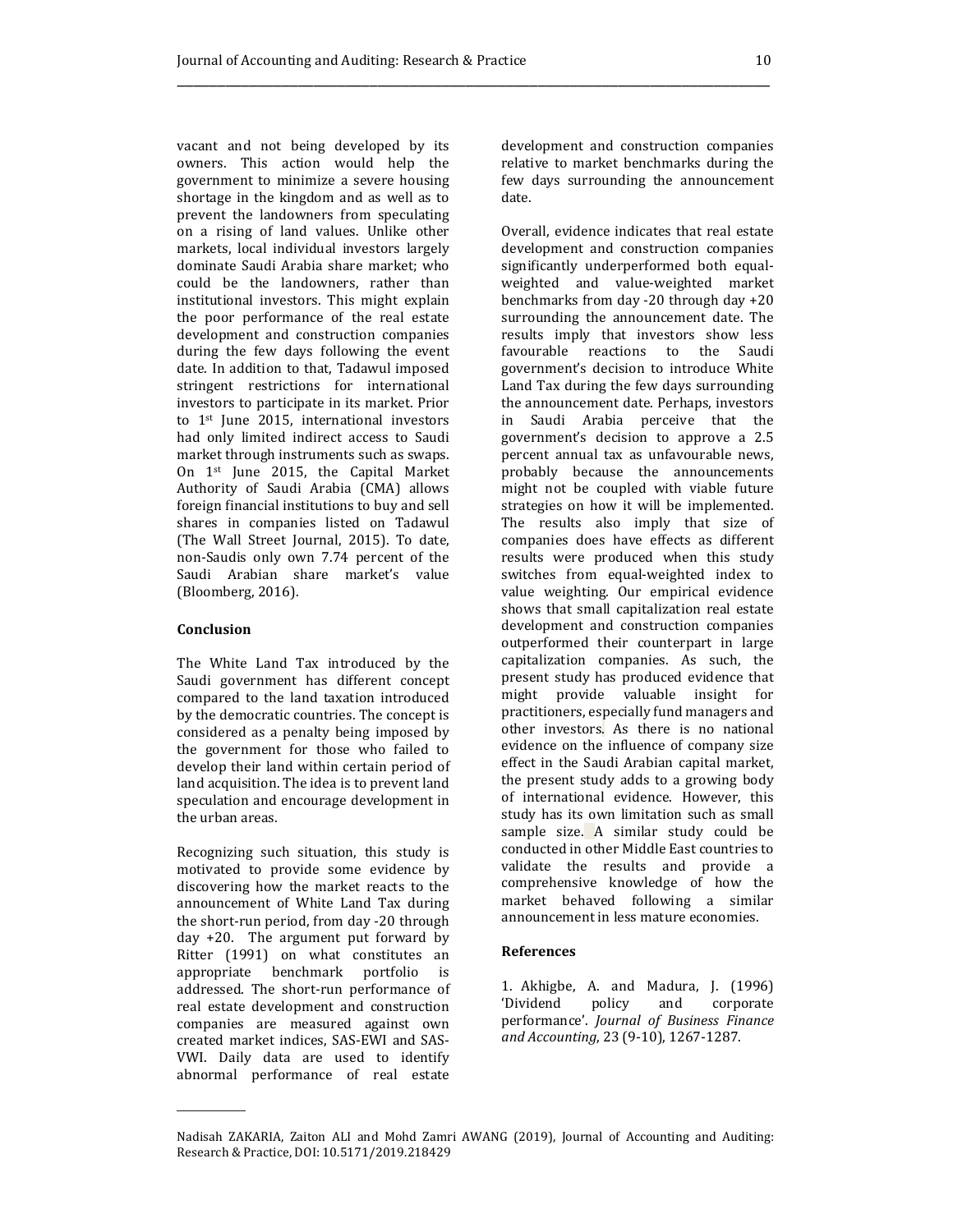2. Arab News. (2016) 'White land tax to spur KSA real estate market: JLL'. [Online]. 16 June. Available from: http://www.arabnews.com/ [Accessed 23 September 2017]

3. Bird, R. and Slack, E. (2005) Land and Property Taxation: A Review. [Online]. Available from: http://www1.worldbank.org/publicsector /decentralization/June2003Seminar/Land PropertyTaxation.pdf[Accessed 23

September 2017]

4. Bloomberg (2016) Bloomberg Professional Services. [Computer Program]. Bloomberg.

5. Brown, S. J. and Warner, J. B. (1980) 'Measuring security price performance'. Journal of Financial Economics, 8(3), 205- 258.

6. Brown, S. J. and Warner, J. B. (1985) 'Using daily stock returns: The case of event studies'. Journal of Financial Economics, 14(1), 3-31.

7. Callan, T., Keane, C. and Walsh, J. (2010) 'Policy Paper: What Role for Property Taxes in Ireland?' The Economic and Social Review, 41(1), 87–107.

8. Chandra, R., Moriarity, S. and Willinger, G. (1990) 'A Re-Examination of the Power Alternative Return-Generating Models and the Effect of Accounting for Cross-Sectional Dependencies in Event Studies'. Journal of Accounting Research, 28(2), 398–408.

9. Dyckman, T., Philbrick, D. and Stephan, J. (1984) 'A Comparison of Event Study Methodologies Using Daily Stock Returns: A Simulation Approach'. Journal of Accounting Research, 22(supplement), 1– 33.

10.Ernst and Young (2016) Kingdom of Saudi Arabia white land tax: Opportunities, implications and challenges for the real estate sector. KSA:E&Y Publication.

11.Fama, E. F. (1998) 'Market efficiency, long term returns, and behavioural

 $\overline{\phantom{a}}$ 

finance'. Journal of Financial Economics, 49(3), 283-306.

12.

\_\_\_\_\_\_\_\_\_\_\_\_\_\_\_\_\_\_\_\_\_\_\_\_\_\_\_\_\_\_\_\_\_\_\_\_\_\_\_\_\_\_\_\_\_\_\_\_\_\_\_\_\_\_\_\_\_\_\_\_\_\_\_\_\_\_\_\_\_\_\_\_\_\_

Lin, H. and Zeng, T. (2005) 'Stock Market Reactions and Capital Gains Tax: Evidence from the 1985 Canadian Lifetime Capital Gains Exemption'. Review of Accounting and Finance, 4(2), 149-164.

13.Kadioglu, E., Telceken, N. and Ocal, N. (2015) 'Market Reaction to Dividend Announcement: Evidence from Turkish Stock Market'. International Business Research, 8(9), 83-94.

14.Kalay, A. and Loewenstein, U. (1985) 'Predictable events and excess returns: the case of dividend announcements'. Journal of Financial Economics, 14(3). 423-449.

15. Kelly, R. (1994) 'Implementing property tax reform in transitional countries: the experience of Albania and Poland'. Environment and Planning C: Government and Policy, 12(3), 319-331.

16.Mahayni, Z. (2016) Saudi Arabia: The Saudi Arabian White Land Tax Law.<br>[Online]. Available from: Available from: www.mondaq.com [Accessed 15 August 2016]

17. Malme, J. H. and Youngman, J. M. (1997) Property Tax Developments in Transition Economies. In: Fourth International Conference on Local Government Taxation, Institute Rating Revenues and Valuation, Rome.

18. McCluskey, W.J., Almey, R. and Rohlickova, A. (1998) 'The development of property taxation in the new democracies of Central and Eastern Europe'. Property Management, 16(3), 145-159.

19. Miley, H. W. Jr. (1977) 'Property Taxation and Efficient Urban Land Allocation: The Land Value Tax Revisited'. Studies in Economics and Finance, 1(2), 29-40.

20.Ministry of Housing, KSA (2017) Announcement date for registration.

Nadisah ZAKARIA, Zaiton ALI and Mohd Zamri AWANG (2019), Journal of Accounting and Auditing: Research & Practice, DOI: 10.5171/2019.218429